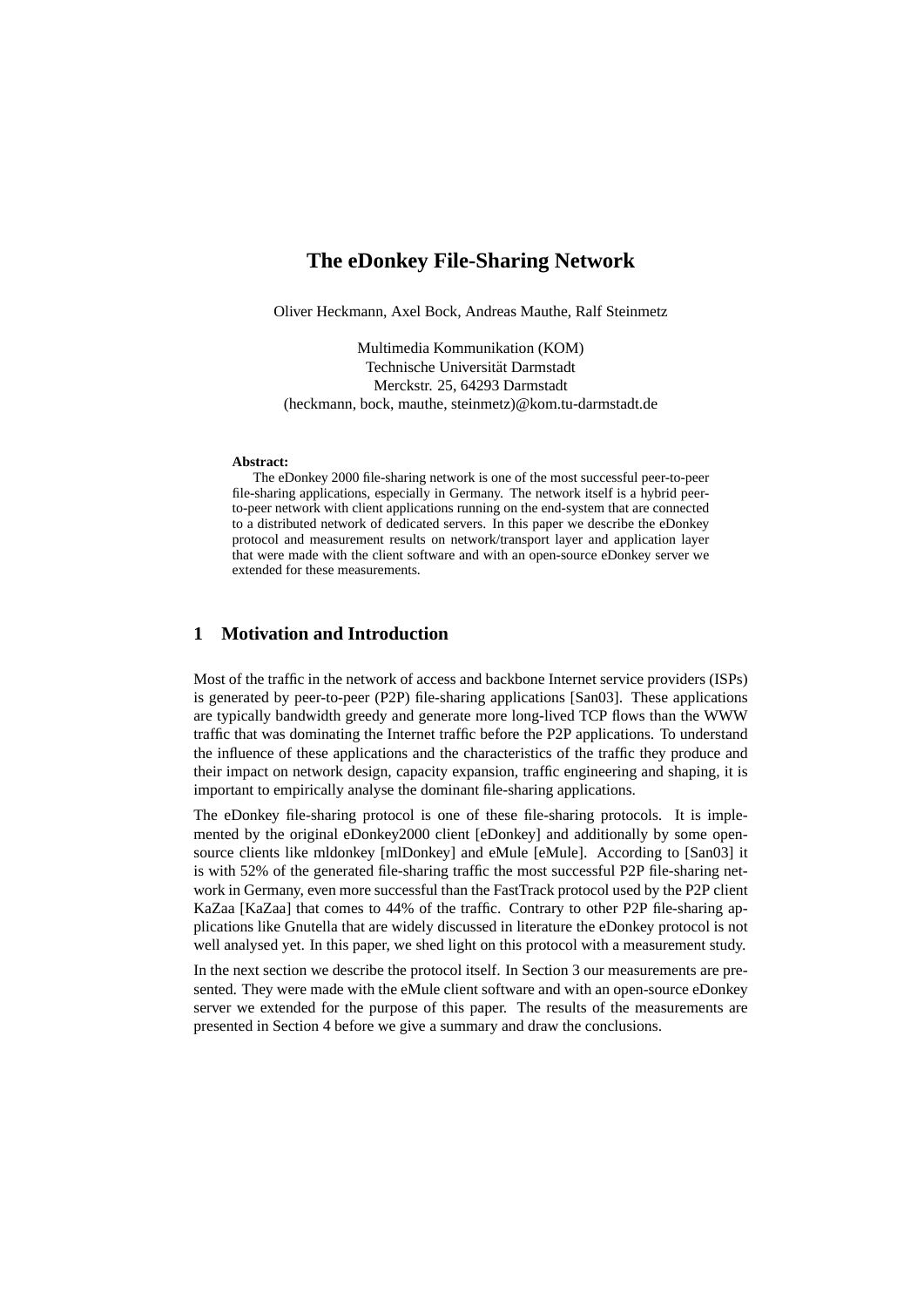#### **2 Protocol Description**

The eDonkey network is a decentral hybrid peer-to-peer file-sharing network with client applications running on the end-system that are connected to a distributed network of dedicated servers.

Contrary to the original Gnutella protocol it is not completely decentral as it uses servers; contrary to the original Napster protocol it does not use a single server (farm) which is a single point of failure, instead it uses servers that are run by power users and offers mechanisms for inter-server communication. Unlike super-peer protocols like KaZaa, or the modern Gnutella protocol the eDonkey network has a dedicated client/server based structure. The servers are slightly similar to the KaZaa super-nodes, but they are a separate application and do not share any files, only manage the information distribution and work as several central dictionaries which hold the information about the shared files and their respective client locations.

In the eDonkey network the clients are the only nodes sharing data. Their files are indexed by the servers. If a client wants to download a file or a part of a file, it first has to connect via TCP to a server or send a short search request via UDP to one or more servers to get the necessary information about other clients offering that file.

The eDonkey network is using 16 byte MD4 hashes to (with very high probability) uniquely identify a file independent of its filename. The implication for searching is that two steps are necessary before a file can be downloaded in the eDonkey network. First, a full text search is made at a server for the filename, it is answered with those file hashes that have a filename associated which matches the full text search. In a second step, the client requests the sources from the server for a certain file-hash. Finally, the client connects to some of these sources to download the file.

A more detailed protocol analysis based on measurements with TCPDump can be found in our technical report [HB02].

## **3 Experiment Description**

We ran two types of experiments to analyse the eDonkey protocol and to collect traffic samples:

In the first experiment we measured the traffic at a client connected to 768/128 kbps ADSL connection rsp. a 10 MBit at the TU Darmstadt. The most popular client of the network eMule [eMule] under Windows XP was used for this experiment. From the measurements we derive traffic characteristics like the protocol overhead, downloading behaviour and message size distributions.

For the second experiment we modified an open-source eDonkey server [Lus03] that was connected to the university network collecting application level information about the us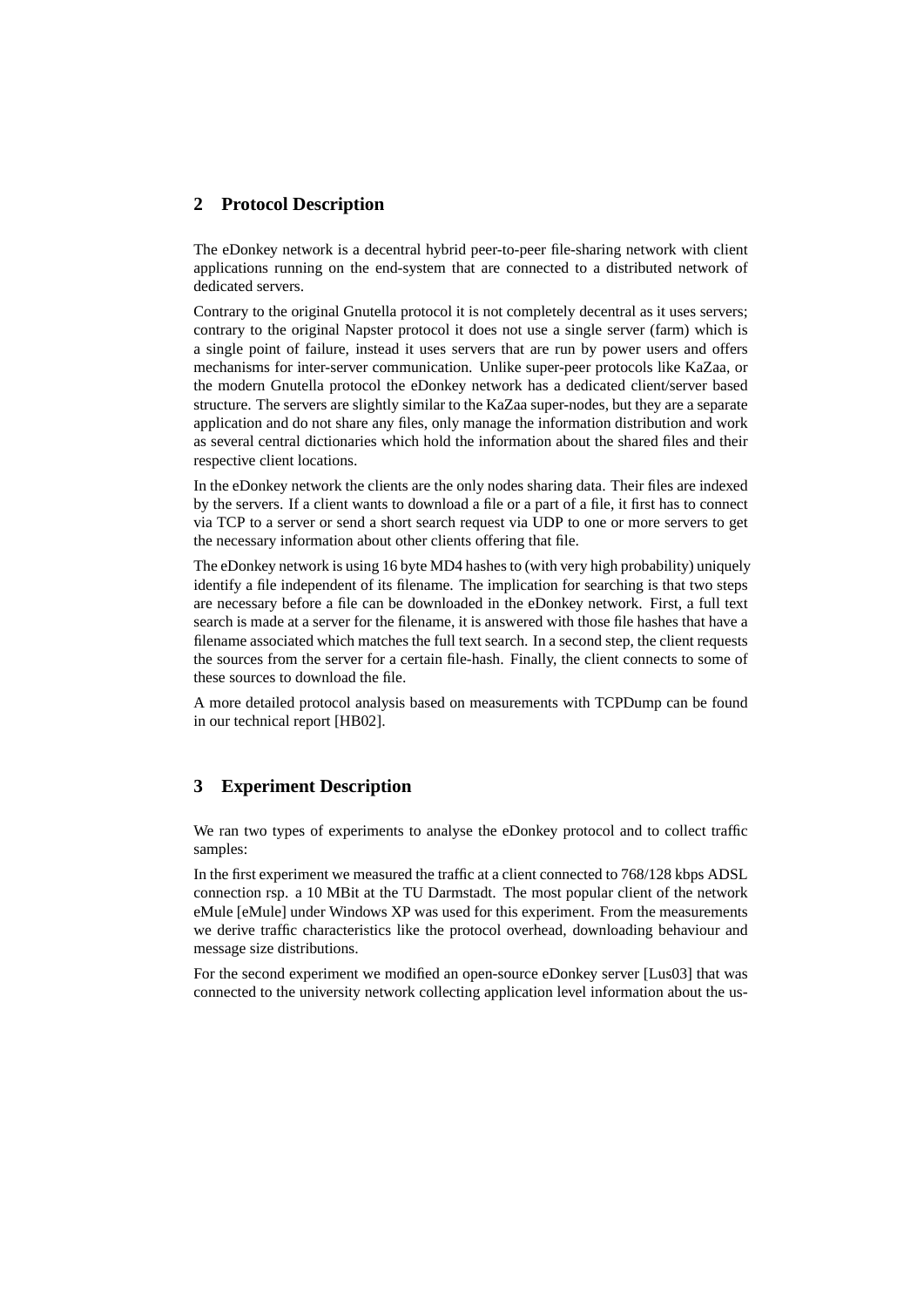age of the network, requested files, offered files and the overall size of the network<sup>1</sup>.

#### **4 Results**

**TCP/UDP summary.** In the experiments with the client the share of the TCP traffic of the overall network traffic was 94% (number of packets) rsp. 99.8% (payload size). Those values do not differ significantly between ADSL and broadband connections. Note that all TCP ACK packets with zero payload were counted, too. On the ADSL line the packet loss was with 5.5% about 2.25 times higher than on the broadband line (2%).

The server-side measurements differ: TCP traffic only forms about 2,4% of the packets and 6% of the payload. The server is mainly busy with handling UDP requests from clients *not* directly connected: If a search of a client does not deliver enough results from the server it is connected to all known servers can be searched. This behaviour has implications on dial-up connections. If the dial-up IP address was assigned to someone running an eDonkey server before, many clients all over the world still reference to that IP address as a server. Server entries are typically kept 1 day or longer in most client implementations. These clients will still send UDP based search queries to that IP address consuming bandwidth. This even lead to a permanent entry in the FAQ section of the computer magazine c't [ct04].

The TCP packet sizes use the whole size spectrum from header only to MTU size. Some characteristic peaks can be identified, e.g., for TCP messages of payload size 24, they are typically used for the frequent *QUERY SOURCES* messages. In most cases a TCP packet carries only a single protocol message. Protocol messages can be identified quite reliably as the payload starts with "E3", for details see [HB02]. The UDP packets are much less variable in size, the size clearly indicating which kind of message is transported.

**Protocol Messages.** Looking at the client's UDP traffic the most observed protocol message by far is *QUERY SOURCES* with about 65%. Looking at TCP messages they are distributed far more evenly, all common messages have a percentual share between one and ten percent, while - surprisingly - the TCP *QUERY SOURCES* message has only about 0.008%.

On the server side the things the most seen messages are *QUERY SOURCES* ones, with 36% (TCP) and 95% (UDP) occurrence.

**Throughput.** On the eMule/ADSL and eMule/broadband clients we observed an average overall throughput of 30 respectively 45 kB/s while downloading, which decreased to the preset maximum upload bandwidth (10 kB/s in our case) after downloads were finished. UDP traffic is not very important in this scenario.

 $1$ The server proved to be quite popular and due to the sheer amount of flows was ranked on the second place of the traffic statistic of the whole TU Darmstadt network for the duration of the experiment.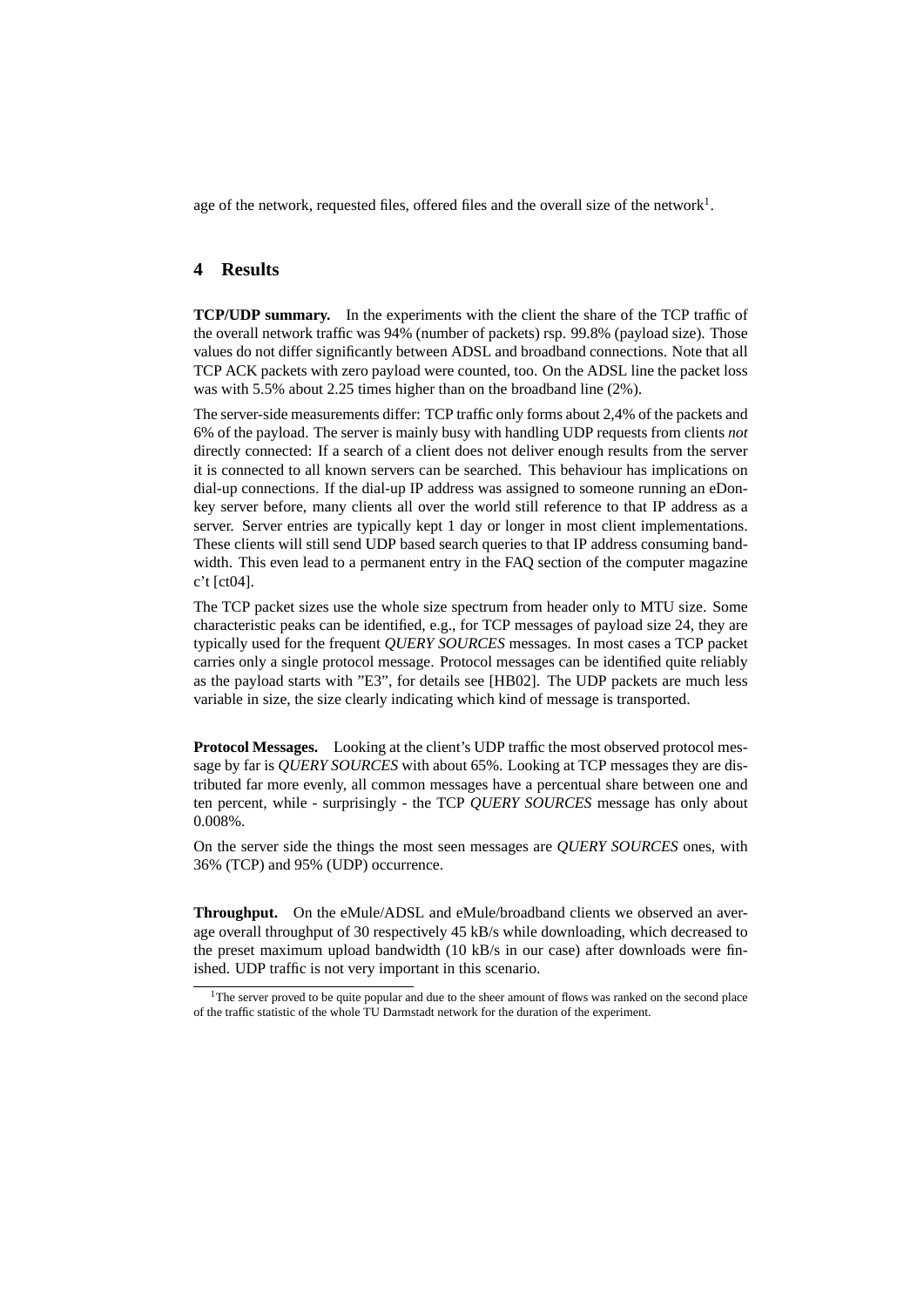On the server, the UDP in/out ratio was 16/2 kB/s after roughly a day (so we have 18 kB/s overall throughput), while TCP is about 0.75/0.25 kB/s after the same time. In the beginning though TCP throughput is 1.5/1 kB/s and decreases significantly after the server gets more known and UDP throughput increases massively thus suppressing the TCP communication.

**Connection Statistics.** We observed about 100 (eMule broadband), 85 (eMule ADSL) and 150 (server) connection requests per minute. The share of connections actually used for data exchange is 77%, 74% and 72%. The number of simultaneous connections is 30 to 50 for eMule/broadband, 30 to 45 for eMule/ADSL and quite exactly 700 for the server (gathered by TCP trace file analysis).

For getting the average bandwidth use per connection we looked at all connections carrying more than 0.5 MB incoming payload. Of those the absolute majority (several hundred) utilises roughly two to four  $kB/s$ , with some more (about 40) ranging from 5 to 10  $kB/s$ . About ten more connections used bandwidths up to 55 KB/sec. Those values are connection independent.

Our measurements show that an average of roughly four megabytes of data is transferred per (TCP) connection. The maximum size transferred we encountered was 150 MBytes. The average TCP connection time is 30 minutes, the average idle time 875 seconds (ADSL) and 2500 seconds (broadband).

**User Statistics.** We concentrated on getting information about how much the users share in size and file numbers, and what they search most (indicated by search terms and identified files). Our research showed that the average eDonkey user shares 57.8 (max. 470) files with an average size of 217 MB (max 1.2 TByte).

Most searched-for keywords were media-related words like "MP3", "AVI" and "DVD" and a very high share of clearly recognisable words from current blockbuster movie titles.

Because all files are identified by their unique hash values we were able to identify the most wanted files by analysing *QUERY SOURCES* messages. The corresponding filenames were extracted from the *PUBLISH FILES* messages. This showed that the vast majority of the identified files were movies just played in the cinemas at the time of the experiments.

Looking at these results we can state that eDonkey is mainly a movie network.

**Geographical Analysis and Network Size.** From all clients connected to the broadband test client the IP addresses were reverse resolved to lookup their top-level domains for a rough geographical overview. .de dominates easily with 66.21%, followed by the "dot-net"-Domains (10%), then  $\cdot$  fr (6%) and  $\cdot$  at (1%), while clients from Taiwan and Guatemala were both seen more times than clients with .uk. While it is probable that clients from a certain region tend towards higher interconnectivity among themselves, e.g. because they exchange movies in their language this is also an indication that the eDonkey network is more popular in Germany than in other countries. The latter is supported by the study in [San03].